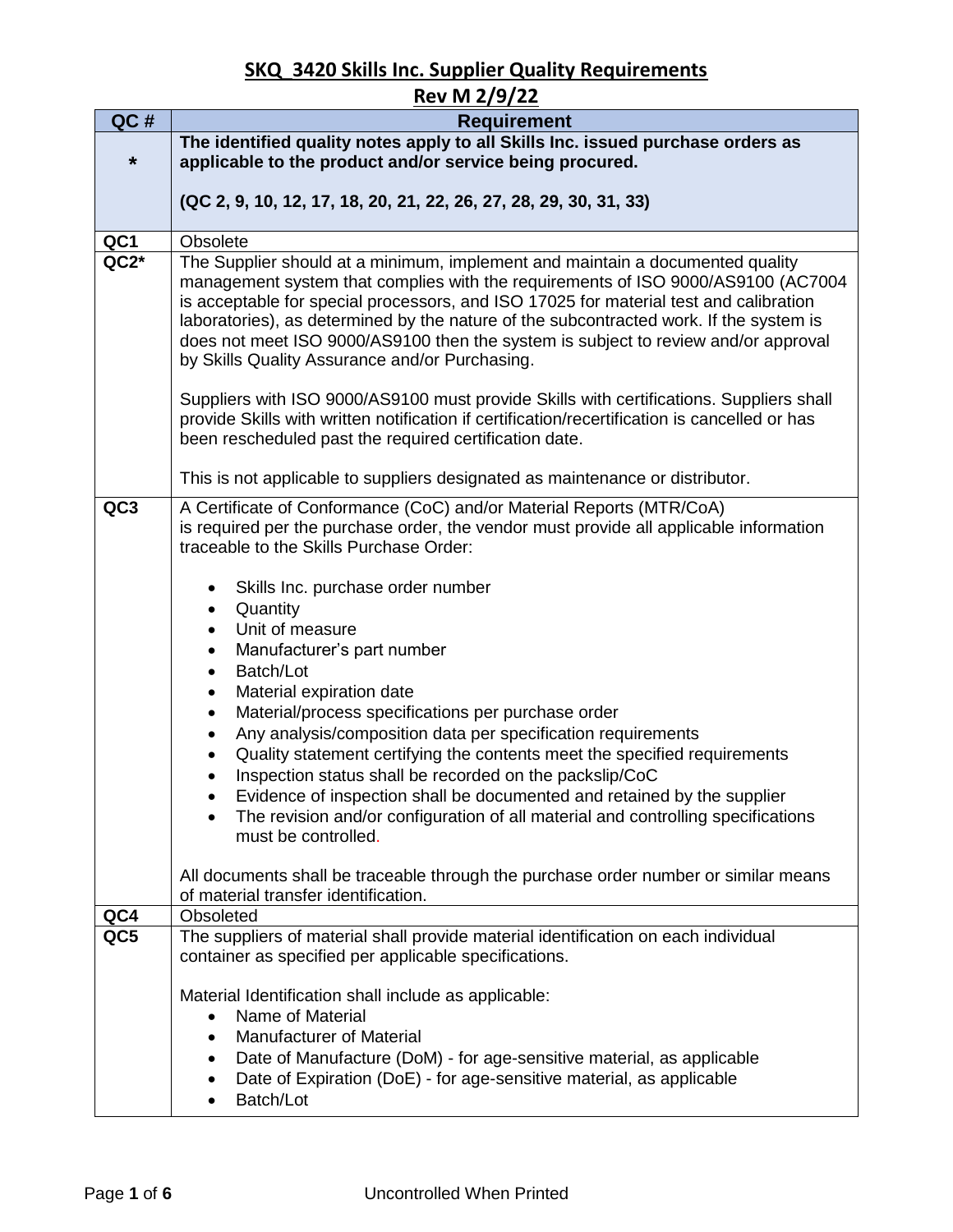| QC6         | Unless otherwise approved by Skills Inc. prior to shipment, the product should meet a                                                                                                                                                                                                                                                                                                                                                                                                                                                                          |
|-------------|----------------------------------------------------------------------------------------------------------------------------------------------------------------------------------------------------------------------------------------------------------------------------------------------------------------------------------------------------------------------------------------------------------------------------------------------------------------------------------------------------------------------------------------------------------------|
|             | minimum of 50% shelf life remaining at the time of delivery/receipt.                                                                                                                                                                                                                                                                                                                                                                                                                                                                                           |
| QC7         | Obsolete                                                                                                                                                                                                                                                                                                                                                                                                                                                                                                                                                       |
| QC8         | Supplier's calibration system shall be compliant to applicable prevailing industry<br>requirements in accordance with ISO 17025 and/or ISO 10012.                                                                                                                                                                                                                                                                                                                                                                                                              |
|             | Calibration certification to include as a minimum, the following:                                                                                                                                                                                                                                                                                                                                                                                                                                                                                              |
|             | Skills ID number and/or serial number & Nomenclature of instrument<br>$\bullet$<br>Environmental conditions at the time of calibration<br>Statement of traceability to N.I.S.T, and traceability number<br>Statement that calibration services were performed in compliance with one or<br>more of the following: ISO 10012 or ISO/IEC 17025<br>Signature & title of person performing calibration<br>$\bullet$<br>Value of degree of accuracy<br>Statement of adjustment required or no adjustment required<br>Before & after readings of all values verified |
| $QC9*$      | Supplier must keep different lots of the same part number separated through their<br>process.                                                                                                                                                                                                                                                                                                                                                                                                                                                                  |
| QC10*       | In addition to drawing/specification requirements, all products must be identified and/or<br>controlled.                                                                                                                                                                                                                                                                                                                                                                                                                                                       |
| <b>QC11</b> | Parts shall be handled and packaged appropriately to prevent damage.                                                                                                                                                                                                                                                                                                                                                                                                                                                                                           |
| QC12*       | Skills and/or Skills customer, regulatory, or government representatives will have the<br>right to survey facilities and review all processes, subcontractors, contracted parts,<br>procedures, and records.                                                                                                                                                                                                                                                                                                                                                   |
| QC13        | Subcontracting of any kind without written consent of Skills Quality and Contracts<br>Engineering is prohibited. Subcontracting parts, processes or work movement of any<br>kind must be reported in writing to Skills and approved in advance of the<br>implementation. A transfer of manufacturing location or facility relocation is considered<br>work movement.                                                                                                                                                                                           |
| QC14        | All engineered drawings, PCM's, datasets, tooling, etc. (customer or Skills derived)<br>and/or provided by Skills are to be treated as Skills property and must be handled in<br>accordance with AS9100 8.5.3 Customer Property requirements and returned with the<br>order.<br>Tooling should be handled in accordance with D33200-1 and D950-11059-1 as<br>applicable.                                                                                                                                                                                       |
| <b>QC15</b> | PCM's should be handled & stored in accordance with D950-11288-1.                                                                                                                                                                                                                                                                                                                                                                                                                                                                                              |
|             | NADCAP Approval Required. Supplier shall be NADCAP approved per applicable AC<br>document.                                                                                                                                                                                                                                                                                                                                                                                                                                                                     |
| <b>QC16</b> | Obsoleted                                                                                                                                                                                                                                                                                                                                                                                                                                                                                                                                                      |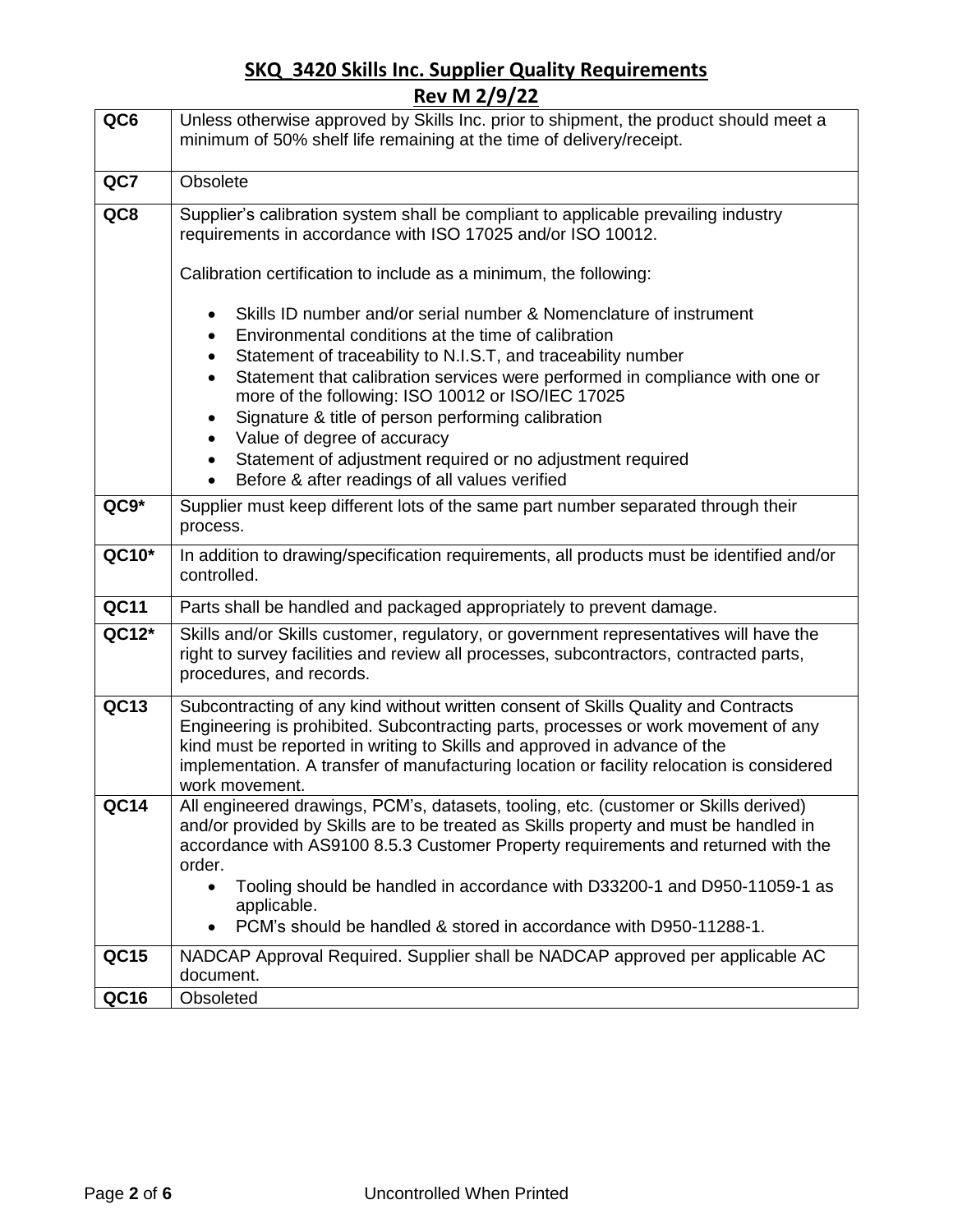| QC17*   | Supplier shall maintain, on file at the supplier's facility, quality and manufacturing                                                                                             |
|---------|------------------------------------------------------------------------------------------------------------------------------------------------------------------------------------|
|         | records traceable to the conformance of product/part numbers delivered to Skills Inc.                                                                                              |
|         | Supplier shall make all records available to any customer, regulatory authorities and                                                                                              |
|         | Skills authorized representatives. At a minimum, the Supplier shall retain all quality<br>records (11) years from the date of shipment under each applicable order for all         |
|         | product/part numbers.                                                                                                                                                              |
|         |                                                                                                                                                                                    |
|         | No quality records shall be destroyed without the written consent of a Skills Inc. Quality<br>representative.                                                                      |
|         | This is not applicable to suppliers designated as maintenance or distributor.                                                                                                      |
| QC18*   | Contributions to Product and Service Conformity, Product Safety, and Ethical behavior-                                                                                             |
|         | Products and services provided to Skills Inc. may be used in critical applications where<br>supplier product conformity can have an impact on the safety and well-being of people. |
|         |                                                                                                                                                                                    |
| QC19    | Unless otherwise specified, process to current revision level as noted on Purchase                                                                                                 |
|         | Order.                                                                                                                                                                             |
|         |                                                                                                                                                                                    |
|         | If current specification/certification revision states previous revisions are acceptable for<br>use, previous revisions are allowed.                                               |
| QC20*   | Nonconforming products deviating from drawings, purchase orders, specifications, or                                                                                                |
|         | procurement requirements must be submitted to Skills, Inc. on the Supplier's                                                                                                       |
|         | Nonconforming report form or other methods the supplier uses to communicate a written<br>notification as soon as identified. Must state the following at a minimum:                |
|         |                                                                                                                                                                                    |
|         | Affected Process(es) or Product Number(s) and Name(s)<br>$\bullet$                                                                                                                 |
|         | Description of the nonconforming condition and the affected engineering<br>$\bullet$<br>requirement (I.E., What it is and what it should be)                                       |
|         | Quantities, Shipping Dates, Purchase Orders and Destinations of delivered<br>$\bullet$                                                                                             |
|         | shipments                                                                                                                                                                          |
|         | Suspect/Affected Serial Number(s) or Date Codes, Lot Numbers, or other Part                                                                                                        |
|         | Identifiers when applicable.                                                                                                                                                       |
|         | Unless otherwise directed the supplier shall return all non-conforming product to Skills                                                                                           |
|         | Inc. quality department. If issued, Skills Inc. supplier corrective action request                                                                                                 |
|         | (CAR/SCAR) must be submitted within the allotted time.                                                                                                                             |
| QC21*   | Suppliers shall notify Skills, Inc. with any changes to products, materials, supplier's                                                                                            |
|         | location, process, equipment, sub-tiers suppliers, base/raw materials, etc.                                                                                                        |
| $QC22*$ | The Supplier is responsible for ensuring that all applicable requirements are flowed                                                                                               |
|         | down to any Sub-tier Supplier used.                                                                                                                                                |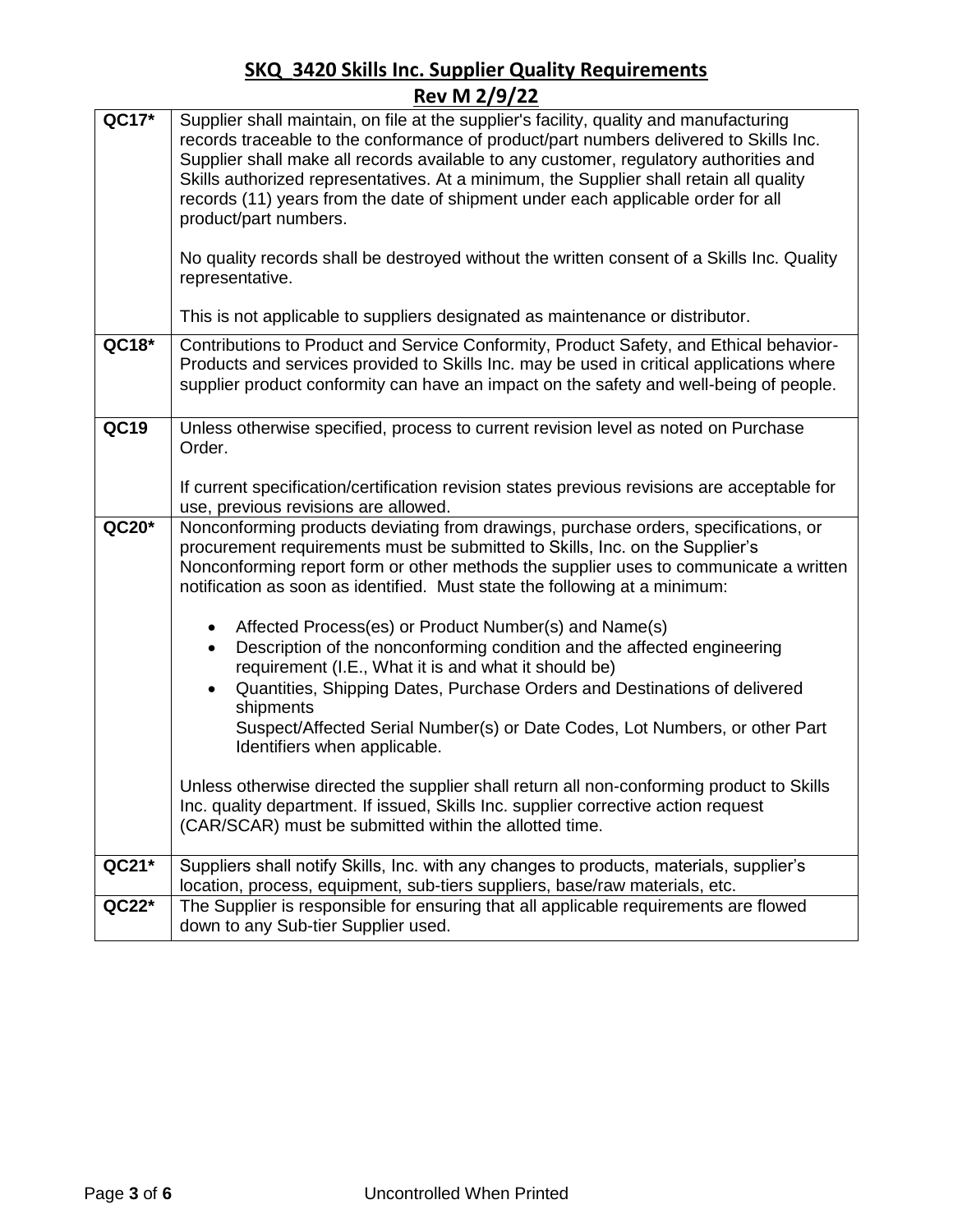| QC23    | (Including ITAR, EAR, and regulations and orders administered by the Treasury<br>Department's Office of Foreign Assets Control collectively, 'Export Control Laws')<br>Important/Confidential: This PO (and any drawings and/or attachments accompanying it)<br>may contain confidential information, including information protected by United States<br>Government. The information is intended only for the use of the intended recipient(s).<br>Delivery of this PO to anyone other than the intended recipient(s) is not intended to<br>waive any privilege or otherwise detract from the confidentiality of the PO. If you are not<br>the intended recipient, or if this PO has been addressed to you in error, do not read,<br>disclose, reproduce, distribute, disseminate or otherwise use this information, rather,<br>please promptly notify the sender by phone or e-mail, and then destroy all copies of the<br>PO and its attachment, if any. Note: No subcontracting of this PO is allowed (See QC<br>Note 13) and Skills Incorporated does not maintain any Manufacturing Licensing<br>Agreements (MLA), Technical Assistance Agreements (TAA) or Manufacturing<br>Agreements (MA) in regards to this PO. |
|---------|---------------------------------------------------------------------------------------------------------------------------------------------------------------------------------------------------------------------------------------------------------------------------------------------------------------------------------------------------------------------------------------------------------------------------------------------------------------------------------------------------------------------------------------------------------------------------------------------------------------------------------------------------------------------------------------------------------------------------------------------------------------------------------------------------------------------------------------------------------------------------------------------------------------------------------------------------------------------------------------------------------------------------------------------------------------------------------------------------------------------------------------------------------------------------------------------------------------------------|
| QC24    | Suppliers utilizing Skills Inc. supplied Digital Product Definition (DPD) for the purposes<br>of manufacturing and/or inspection of product must be Skills Inc. DPD approved and<br>adhere to Skills Inc. SKQ_3240, DPD Quality Assurance Plan.                                                                                                                                                                                                                                                                                                                                                                                                                                                                                                                                                                                                                                                                                                                                                                                                                                                                                                                                                                           |
| QC25    | Specialty Metals delivered under this PO shall be melted or produced in the United<br>States, its outlying areas, or a qualifying country. DFARS 252.225.7009                                                                                                                                                                                                                                                                                                                                                                                                                                                                                                                                                                                                                                                                                                                                                                                                                                                                                                                                                                                                                                                             |
| QC26*   | Seller agrees not to make any change in materials, processes or design details of the<br>part without written approval from Skills Inc. This shall include changes in materials,<br>processes or design details. In addition to these changes, changes that would affect the<br>part or any component part thereof with regard to (a) part number identification, (b)<br>physical or functional interchangeability, and (c) repair and overhaul procedures and<br>processes and material changes which affect these procedures without prior written<br>approval of Skills is prohibited.                                                                                                                                                                                                                                                                                                                                                                                                                                                                                                                                                                                                                                 |
| QC27*   | Supplier shall put in place a program to avoid, detect, and mitigate counterfeit parts and<br>materials. Suppliers should reference AS6174 for guidance. Suppliers should also flow<br>down counterfeit parts programs requirements to their sub-tiers, especially but not<br>limited to:<br>Electronic parts<br><b>Raw Materials suppliers</b><br><b>Distributors</b><br>This is not applicable to suppliers designated as maintenance.                                                                                                                                                                                                                                                                                                                                                                                                                                                                                                                                                                                                                                                                                                                                                                                  |
| QC28*   | Supplier should maintain a FOD prevention program.                                                                                                                                                                                                                                                                                                                                                                                                                                                                                                                                                                                                                                                                                                                                                                                                                                                                                                                                                                                                                                                                                                                                                                        |
|         | This is not applicable to suppliers designated as maintenance or distributor.                                                                                                                                                                                                                                                                                                                                                                                                                                                                                                                                                                                                                                                                                                                                                                                                                                                                                                                                                                                                                                                                                                                                             |
| $QC29*$ | In addition to meeting Skills Inc. SKQ_3420 Skills Inc. Quality Requirements, the<br>Supplier is required to meet SKQ 3415, Skills Inc. Customer's Terms and Conditions as<br>flowed down on Skills purchase order. Both documents may be located by contacting<br>the Skills Inc. Buyer or on the Skills website under "Suppliers"                                                                                                                                                                                                                                                                                                                                                                                                                                                                                                                                                                                                                                                                                                                                                                                                                                                                                       |
|         | https://www.skillsinc.com/about/suppliers/                                                                                                                                                                                                                                                                                                                                                                                                                                                                                                                                                                                                                                                                                                                                                                                                                                                                                                                                                                                                                                                                                                                                                                                |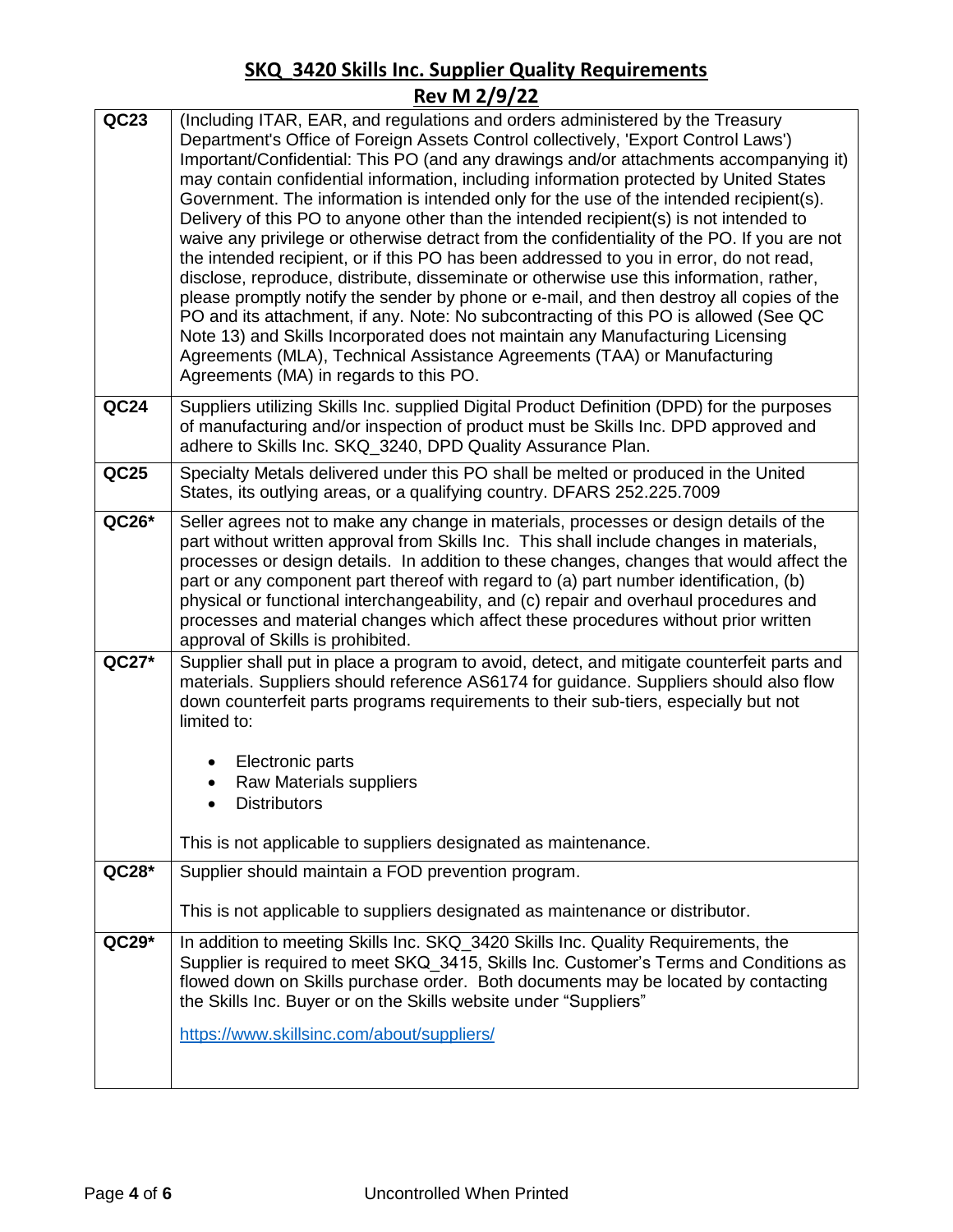|       | ING VII 6/9/66                                                                                                                                                                                                                                                                                                                                                                                                                                                                                                  |
|-------|-----------------------------------------------------------------------------------------------------------------------------------------------------------------------------------------------------------------------------------------------------------------------------------------------------------------------------------------------------------------------------------------------------------------------------------------------------------------------------------------------------------------|
| QC30* | If required Supplier shall take appropriate action and respond to Skills Inc. with a formal<br>corrective action report, either using Skills Inc. form SKQ_3151 or the Suppliers internal<br>form meeting the intent of SKQ_3151, Corrective Action Report, unless otherwise<br>approved by Skills Inc. Quality or Purchasing representative.                                                                                                                                                                   |
|       | Supplier shall respond within ten (10) business days unless otherwise approved by<br>Skills Inc. Quality or Purchasing representative.                                                                                                                                                                                                                                                                                                                                                                          |
| QC31* | Supplier shall comply with the AS9100 requirements and 14CFR Part 21.2 regarding the<br>application of the Acceptance Authority Media (AAM) requirements. Supplier shall<br>ensure that the use of AAM is clearly defined within its processes/systems. Supplier<br>shall, upon Skills Inc. request, be able to demonstrate evidence of communication to its<br>employees. The use of AAM must be considered as a personal warranty of compliance<br>and conformity. The Supplier should assess AAM as follows: |
|       | Authority Media Application Errors (i.e. Omission, Typos, Legibility, etc.)<br>Authority Media Application Untimely Use (i.e. Documentation is not completed<br>$\bullet$<br>as planned, "Stamp/Sign as you go", etc.)<br>Authority Media Application Misrepresentation (i.e., uncertified personnel,<br>Falsification of documentation, Work not performed as planned, etc.)<br>Authority Media Application Training Deficiencies (i.e. Ethics, Culture awareness,<br>Proper use of authority media, etc.)     |
|       | This is not applicable to suppliers designated as maintenance.                                                                                                                                                                                                                                                                                                                                                                                                                                                  |
| QC32  | Seller hereby acknowledges that the parts and/or materials being shipped under this<br>order are intended for use under Boeing's Federal Aviation Administration (FAA) issued<br>Production Certificate (PC) 700 and no articles (or constituent parts thereof) or the<br>accompanying paperwork (e.g., packages, shippers, etc.) contain any Federal Aviation<br>Administration-Parts Manufacturer Approval (FAA-PMA) markings.                                                                                |
| QC33* | Supplier performance will be monitored and communicated by Skills Inc. to remain on<br>the Skills Inc. Approved Supplier List, suppliers should maintain a Quality/OTD rating<br>above 89%. Quality and OTD ratings below 89% may require corrective action or lead<br>to removal of supplier from the Skills Inc. ASL.                                                                                                                                                                                         |
|       | This is not applicable to suppliers designated as maintenance.                                                                                                                                                                                                                                                                                                                                                                                                                                                  |
| QC34  | When not specified on purchase order, no grain orientation requirements apply.                                                                                                                                                                                                                                                                                                                                                                                                                                  |